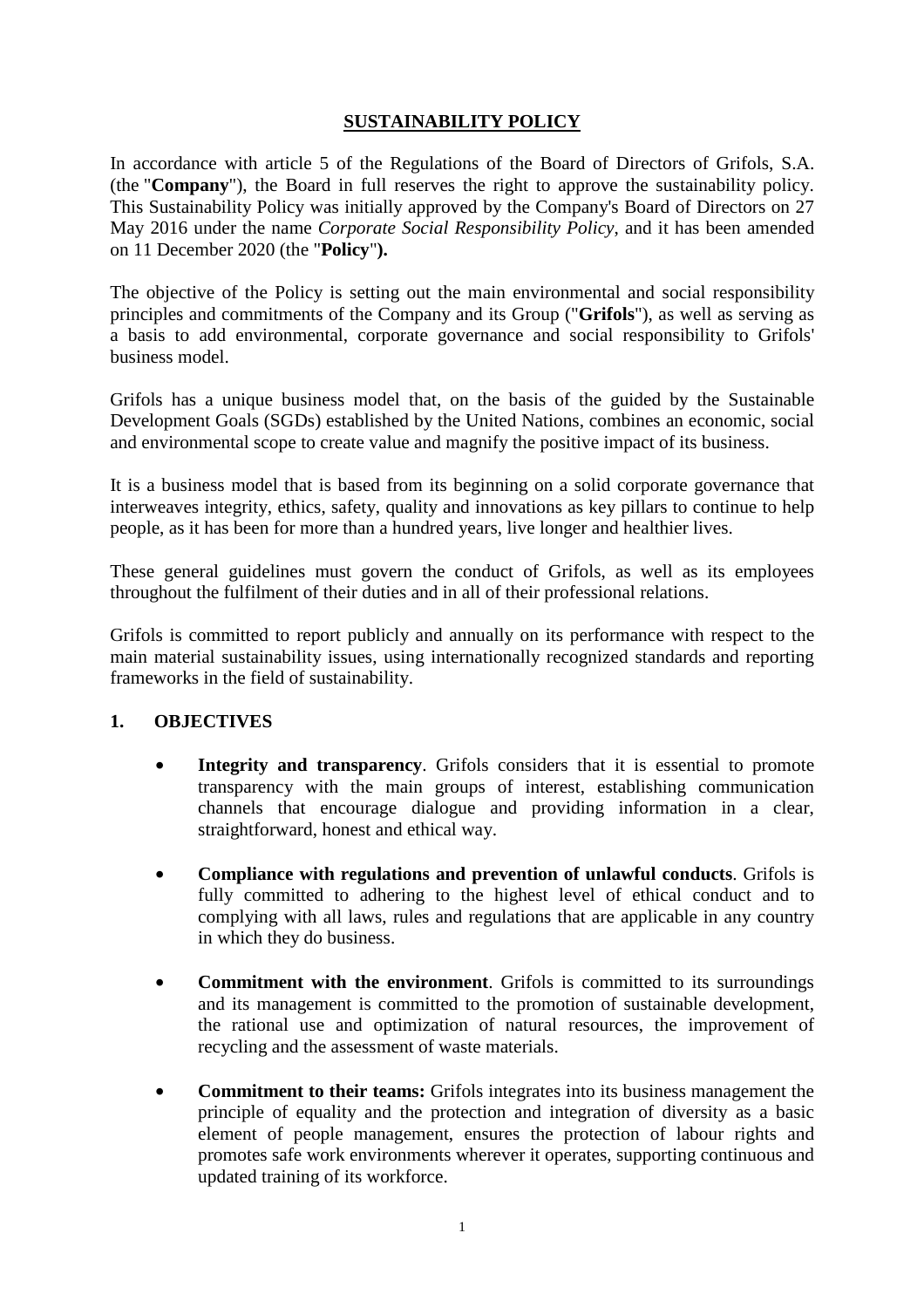• **Social commitment**. Grifols is committed to its social surroundings. This commitment goes beyond the strict compliance with laws, rules and regulations, ensuring that its business activities have a positive impact on its employees, patients, donors, clients, suppliers and society as a whole.

#### **2. GROUPS OF INTEREST AND COMMUNICATION**

Grifols uses a variety of communication channels to interact with its groups of interest, including its corporate website.

**Patients, patient organizations**: Grifols has open lines for on-going communications (email, phone calls).

**Plasma donors**: Grifols provides information to plasma donors through its website, educational videos and other communication channels. Donors can communicate with Grifols through plasma collection centres and the website.

**Customers**: Grifols engages with customers (public and private; wholesalers, distributors, group purchasing organizations (GPOs), blood banks, hospitals and care institutions, National Health Systems) to provide clear and honest information about all of our products.

**Regulatory bodies**: Grifols uses formal channels when engaging with regulatory bodies such as the FDA, EMA and AEMPS and others, for matters related to clinical trials, plasma donation centre authorizations, validation of production facilities and other authorizations regarding the commercialization of therapeutic treatments, including new drugs, indications.

**Suppliers (non-plasma materials)**: formal communication channels are used during certification processes, assessments and audits. For daily operations, informal channels are also used.

**Financial community**: as appropriate, Grifols discloses material information in compliance with regulations of stock exchanges where the Company is listed (CNMV, SEC, NASDAQ, ISE, etc.) and uses the suitable channel for each case. Grifols communicates with all of its shareholders, investors, analysts and other stakeholders by organizing and attending meetings, including General Shareholders Meetings, work meetings, conference calls and roadshows. Furthermore, Grifols publishes an annual report and quarterly earnings releases, and press releases on the Grifols corporate website and makes them available through distribution lists when necessary.

**Employees**: Grifols maintains a continuously updated intranet site for employees, and has a screen system in their facilities that displays information of general interest for its employees. It also publishes an in-house magazine and organizes biannual meetings, as well as engaging in informal day-to-day communications with employees. Meetings with the employees' legal representatives are also regularly held.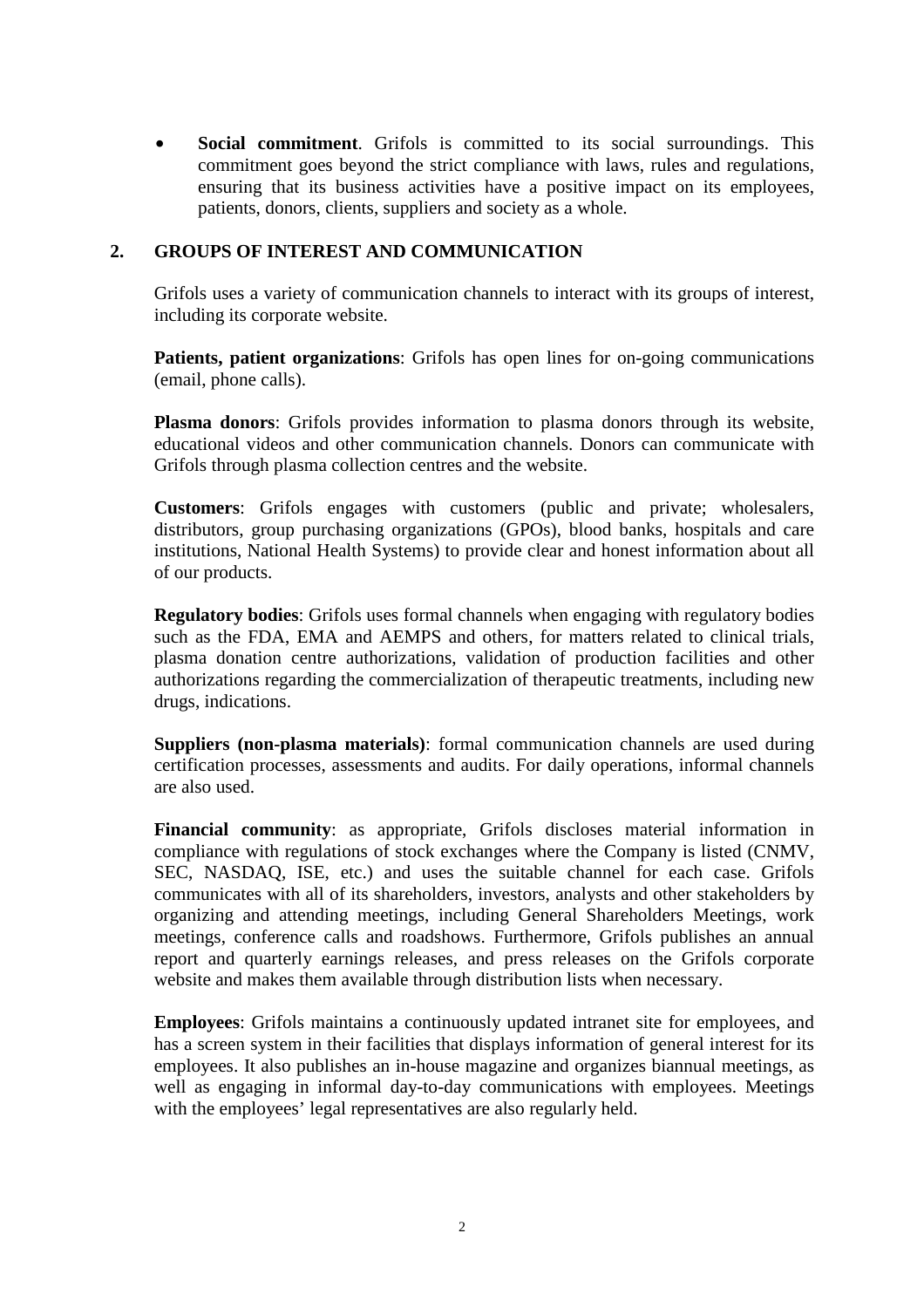**Local community and NGOs**: Grifols works collaboratively and in partnership with numerous NGOs through its foundations and directly supports a range of community initiatives in locations where the Company operates.

**Media**: Grifols maintains clear and transparent communications with journalists and other media representatives. The Company publishes press releases to announce important events like quarterly and annual results and organizes regular visits to manufacturing facilities.

**Scientific community, research partners**: collaboration with research partners and other scientific institutions is essential to the ongoing innovation of Grifols products and processes. Activities with the scientific community include involvement in  $R+D$ projects, investments and partnerships.

**Institutional bodies**: institutional bodies, trade groups and other professional organizations are engaged in both formal and informal channels to organize forums, congresses and other business related meetings.

# **3. MAIN AREAS OF WORK**

## **A. Environment**

Grifols gives an efficient answer to one of its main sustainability principles: respecting the Environment. Grifols' environmental management program is guided by the principles set out in its environmental and energy policy and its environmental programme

The Board of Directors is responsible to approve the corporate risk policy, the corporate responsibility policy and the environmental policy. These integrate the management of environmental risks associated with regulatory changes and the establishment of commitments to mitigate climate risks.

The Executive Committee regularly supervises Grifols' performance with regard to the environmental plan, including indicators and lines of action linked to climate change. It also supervises this report, which includes information on Grifols' performance in regards to climate issues.

The Chief Industrial Officer (CIO), in addition to serving on the Executive Committee, is a member of the Environmental Committee. The CIO is responsible for regularly updating the CEOs on the Company's environmental performance, including climate-change issues. The CIO also approves the Environmental Plan and the economic and human resources required to meet the objectives.

Finally, the Risk Committee, which reports to the Board of Directors, is responsible for developing the risk management model and supervising the most relevant risks, including those related to climate.

The Environmental Management program is ISO 14.001 certified and it ensures that all the applicable environmental legislation is identified and complied with; that the environmental impact of the Company's manufacturing processes and/or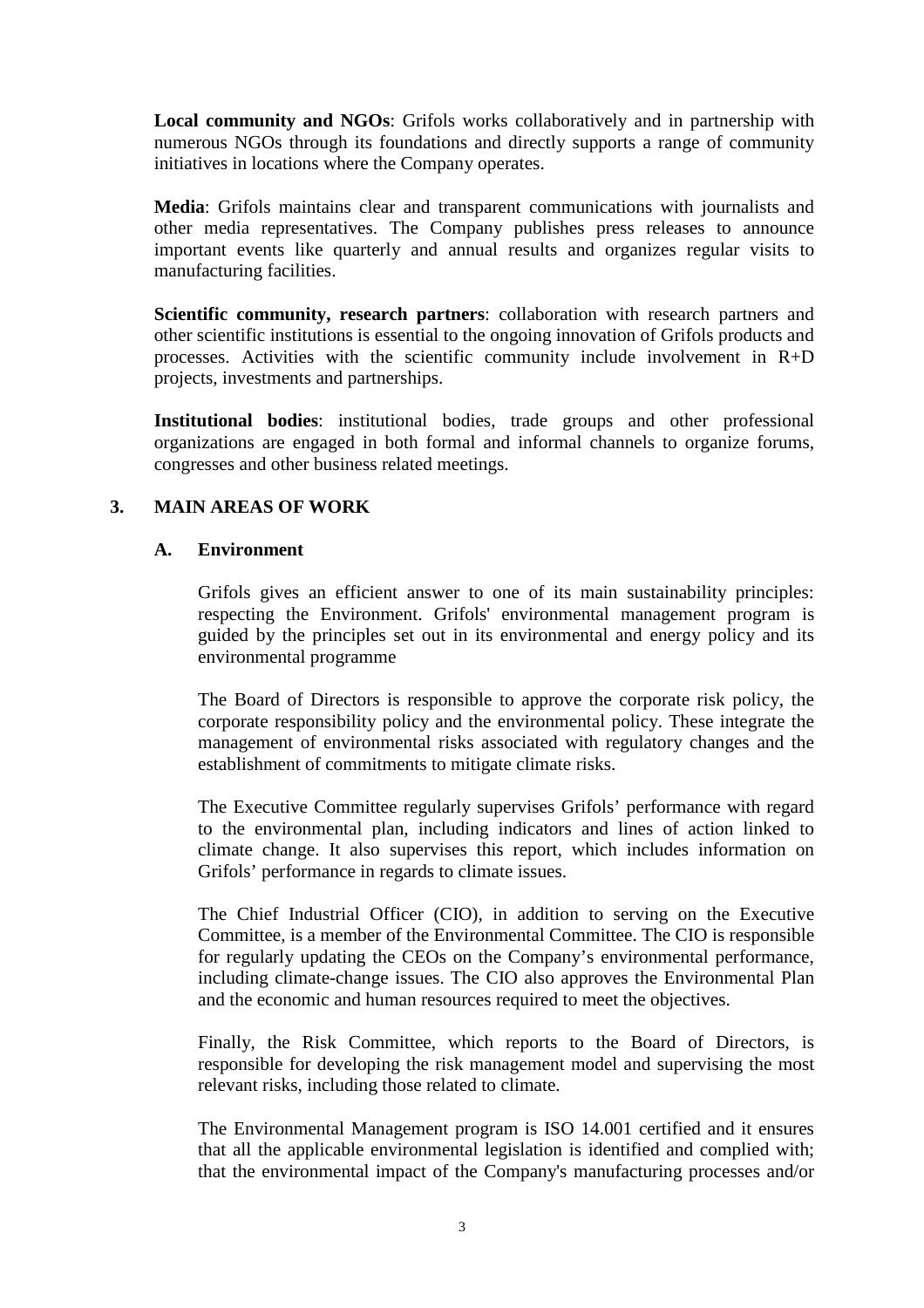products is fully understood; and that the Company implements the necessary measures to prevent environmental degradation. Each Grifols company has an environmental committee which analyses the environmental management program periodically and also introduces improvements. These are mainly focused on the optimization of natural resources, such as water and energy conservation, as well as initiatives for recycling and assessing waste materials.

Grifols provides training and encourages its employees to take responsibility, which is fundamental in preserving the environment, in their respective business areas and in identifying new opportunities for improvement. Sound environmental practices are integrated in manufacturing processes and other areas of the Company to ensure correct environmental management. Grifols applies ecodesign criteria in all new premises and equipment that it manufactures, thereby preventing and minimizing the environmental impact across all stages and operations.

Each year Grifols publishes a report, which, among other financial and nonfinancial issues, includes the environmental results of the most recent years, as well as the actions undertaken on the last period.

Grifols conducts its activity respecting the environment in which it operates and for this reason, the Group's companies undertake to:

- To promote awareness and train employees to adopt good environmental practices within the workplace.
- To minimize the environmental impact of new products and processes during the stages of design, manufacturing, transportation, usage and disposal.
- To identify and comply with applicable legal requirements and other principles to which the organization subscribes.
- To establish environmental objectives and targets according to company activities, in order to continuously improve performance.
- To implement pollution prevention techniques in order to minimize the environmental risks involved in company activities, taking into account the effects of climate change.
- To organize a system to engage stakeholders in communication and dialogue on company environmental issues.
- To set up programs for the protection and conservation of nature areas belonging to the Company and to protect those areas where it has a direct influence.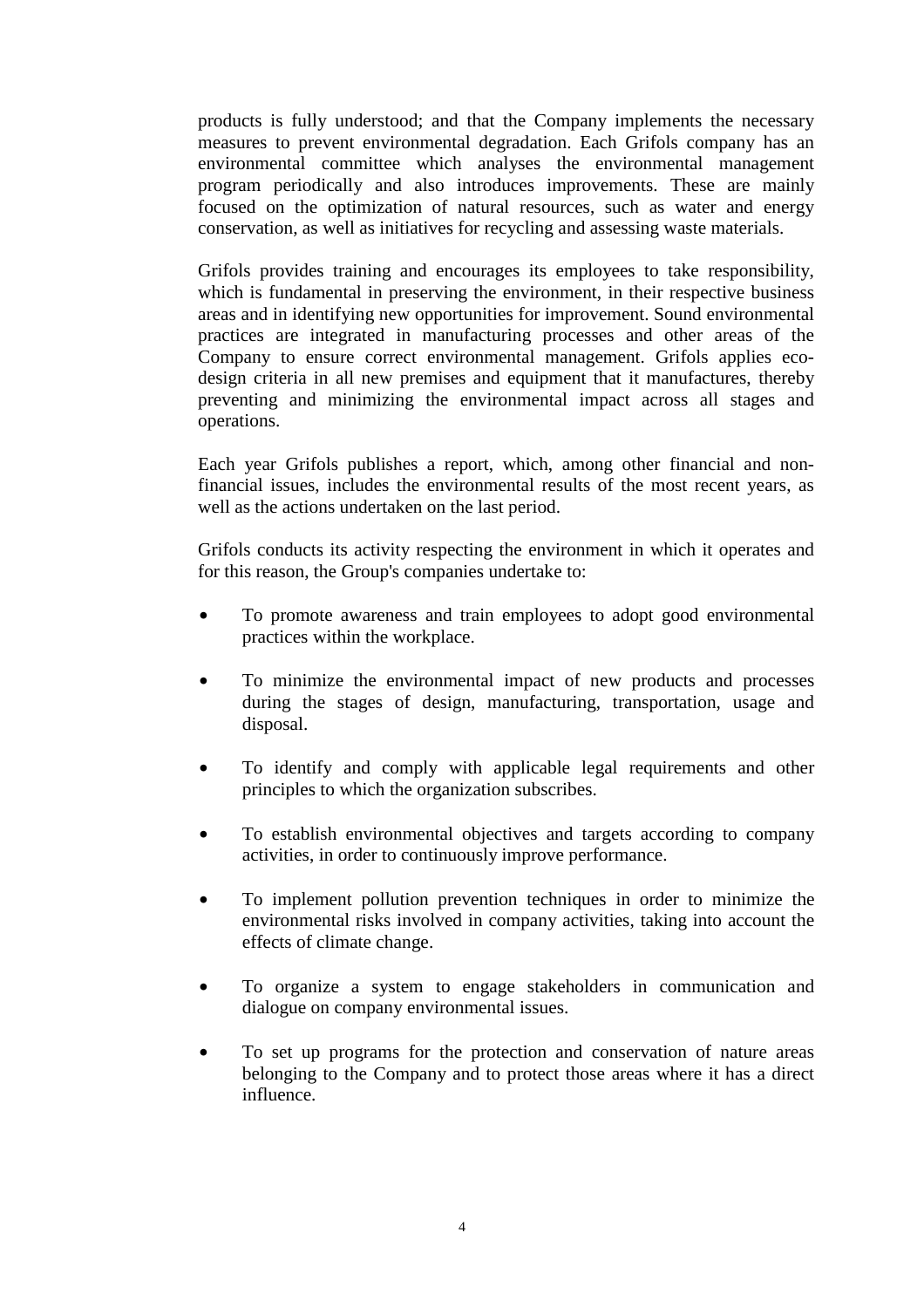#### **B. People management**

Grifols works to create a work environment that guarantees equal opportunities in all areas, showcasing diversity and inclusion and promoting the professional development of employees, ensuring strict compliance with labour rights and therefore guaranteeing certain conditions of decent work and wages.

Grifols commits to maintain an open dialogue based on trust and respect with employee representatives, foster the acquisition of new knowledge and continuous training, guarantee equal opportunities, encourage teamwork, offer a professional development model based on systematic processes for assessing attitudes, performance and behavior and offer competitive compensation packages.

Grifols is especially proud of the diversity of its staff, which it considers an asset. The Company is committed to maintain a work environment free from discrimination and harassment based on race, religious beliefs, nationality, gender, disability, sexual orientation, age or any another reason.

Grifols subscribes to the International Labour Organization (ILO) Declaration on Fundamental Principles and Rights of Work and its framework for action, based on eight fundamental rights. Among these the Company respects on the part of the organization for the right of employees and employers to create their own organizations and to join them as an integral part of a free and open society, as reflected in the "Freedom of Association and Protection of the Right to Organize Convention" 1948, (No. 87) and the "Right to Organize and Collective Bargaining Convention", 1949, (No. 98).

## **C. Well-being, Occupational Health and Safety**

A healthy risk-free working environment is part of Grifols' commitment to its employees, as set out in the Grifols' health and safety policy. This policy focuses on continuously applying the strictest health, safety and risk prevention criteria in the workplace. Health and safety activities are systematically and generally carried out in accordance with the Health and Safety scheme included in the management program.

Grifols' occupational health and safety policy guarantees that all of the group's companies, as well as collaborating companies, carry out their activities in compliance with the regulations, rules and provisions applicable in each country, in accordance with the national legislation, and also in compliance with Grifols own safety standards.

The Health and Safety area provides objectives at the corporate level and each company then determines its annual goals on health and safety. Grifols also supervises Health and Safety Management Systems of the subsidiaries through an audit program. Each company administers and implements the occupational health and safety management system.

The active participation of Grifols' employees in occupational Health and Safety teams and committees not only helps identify and control the risk of hazards but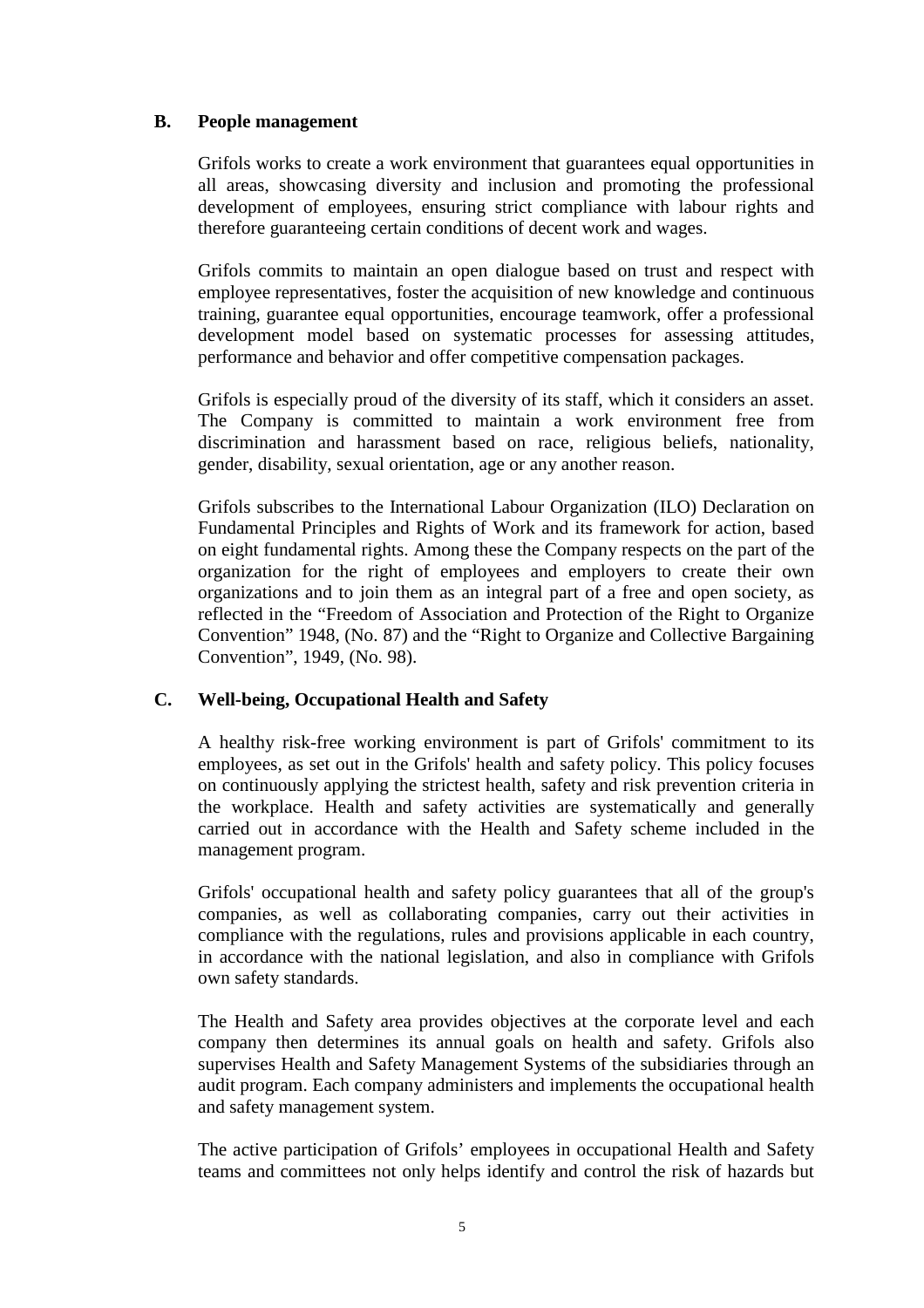also encourages and promotes the importance of occupational health and safety within the Company.

Control of the corporate health and safety program is carried out at three levels:

- Monthly monitoring of key performance indicators
- Assessment visits to all companies and monitoring of preventive plans
- Corporate audits

### - **OHSAS 18.001:2007 Certification**

Grifols' work centres in Spain are OHSAS 18.001:2007 certified. The international subsidiaries have established their own individual systems that are adapted to each country in alignment with corporate policies.

Grifols' Health and Safety management system is based on a process of continuous improvement. At Grifols, this continuous improvement is developed by adequately defining management objectives for each group of companies, by closely monitoring the technical and organizational aspects of health and safety planning, by applying active and reactive efficiency system controls, using external and internal audits, and finally by the active participation of each company' management in the employees' health and safety policy. Grifols has a risk prevention department which provides services to all the group's companies. This department has qualified technicians in the different risk prevention areas, and a medical service for health surveillance and risk prevention.

#### - **Awareness and Training Programs**

Health and Safety training is intended to guarantee that every employee has the right information related to risk prevention and puts it into practice. This applies not only when a person first joins the Company but also when there is a change in his/her responsibilities, or when new technologies or operational changes are introduced. This training focuses on the role of the employee and his/her workplace, and it adapts to changes in risks.

#### - **Safety in the Installation and Process Design**

The most effective way to ensure people's safety is to correctly identify possible hazards when designing installations. Grifols has defined a series of standard procedures that serve as a reminder of all the possible areas of risk when designing installations, purchasing new equipment and modifying production processes.

#### **D. Respecting Human Rights**

Respecting the dignity of any individual and the rights that are inherent to him/her, is, above everything, an indispensable action requirement for Grifols. The fundamental principles of bioethics guide Grifols' approach in the research, development, production and commercialization of its products with the objective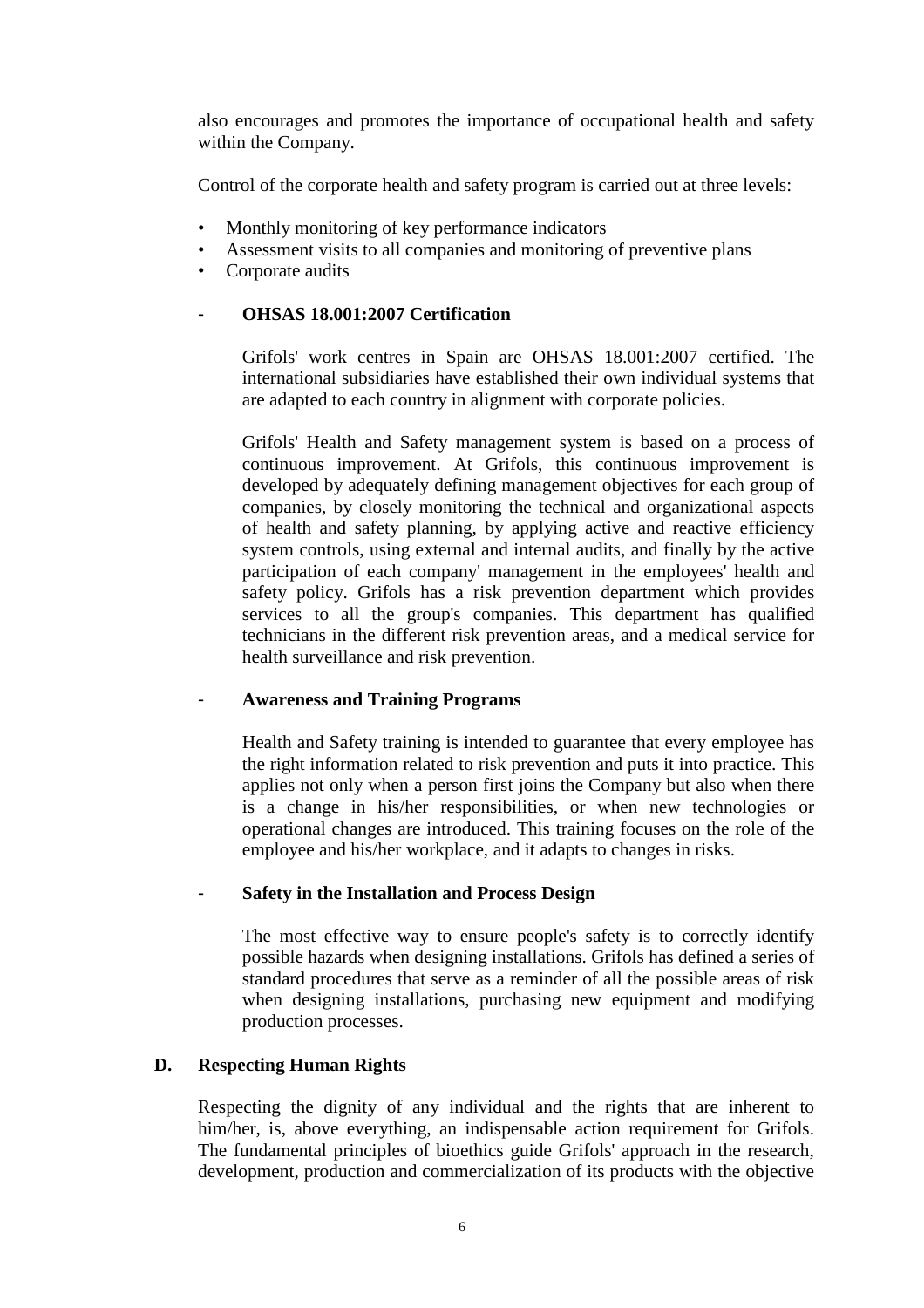of protecting the security and dignity of everyone involved in its value chain, while approaching scientific advances in the healthcare sector from an ethical perspective. Furthermore, as part of Grifols' commitment, it supports and preserves the well-being of the diverse communities where it operates.

Using international frameworks as reference points (United Nations Global Impact, OECD Guidelines for Multinational Enterprises, UN Human Rights, and ILO Tripartite Declaration of Principles Concerning Multinational Companies), Grifols promotes responsibility and commitment to human rights in all of its operations, including the refusal of any child or forced labour in the entire value chain.

### **E. Commitment with plasma donors**

Grifols' first and foremost priority is the health, safety, well-being and dignity of the donors. All donors are treated equally, regardless of race, religion, work status and socioeconomic profile.

Grifols applies the same quality and safety criteria in all of its plasma centres and to all donors. All donors are subject to the same strict quality and safety standards throughout Grifols' global network of plasma donation centres without any exceptions.

## **F. Commitment with patients**

Grifols works closely with patients and patient associations as part of its commitment with them.

The aforementioned commitments are materialized in:

- Promote and provide access to Grifols treatments.
- Maintain and provide the history, passion and pioneering spirit that sets Grifols apart.
- Engage and support patient-focused educational programs and activities

#### **G. Social Commitment**

Contributing to the health and well-being of every person in the world is Grifols' commitment from its beginnings. Therefore, beyond any economic impact created by Grifols' business activity, Grifols' main objectives are to educate, defend, involve and support. In this regard, it has a social-investment framework modelled on the following lines of action: access to treatment programs, educational and social welfare initiatives; support for local communities and patients associations ; initiatives and awards to promote the development of scientific, research and educational projects; special initiatives and projects to improve healthcare and humanitarian aid; and collaborations with non-profit entities to stimulate social progress.

Grifols supports various foundations, amongst them: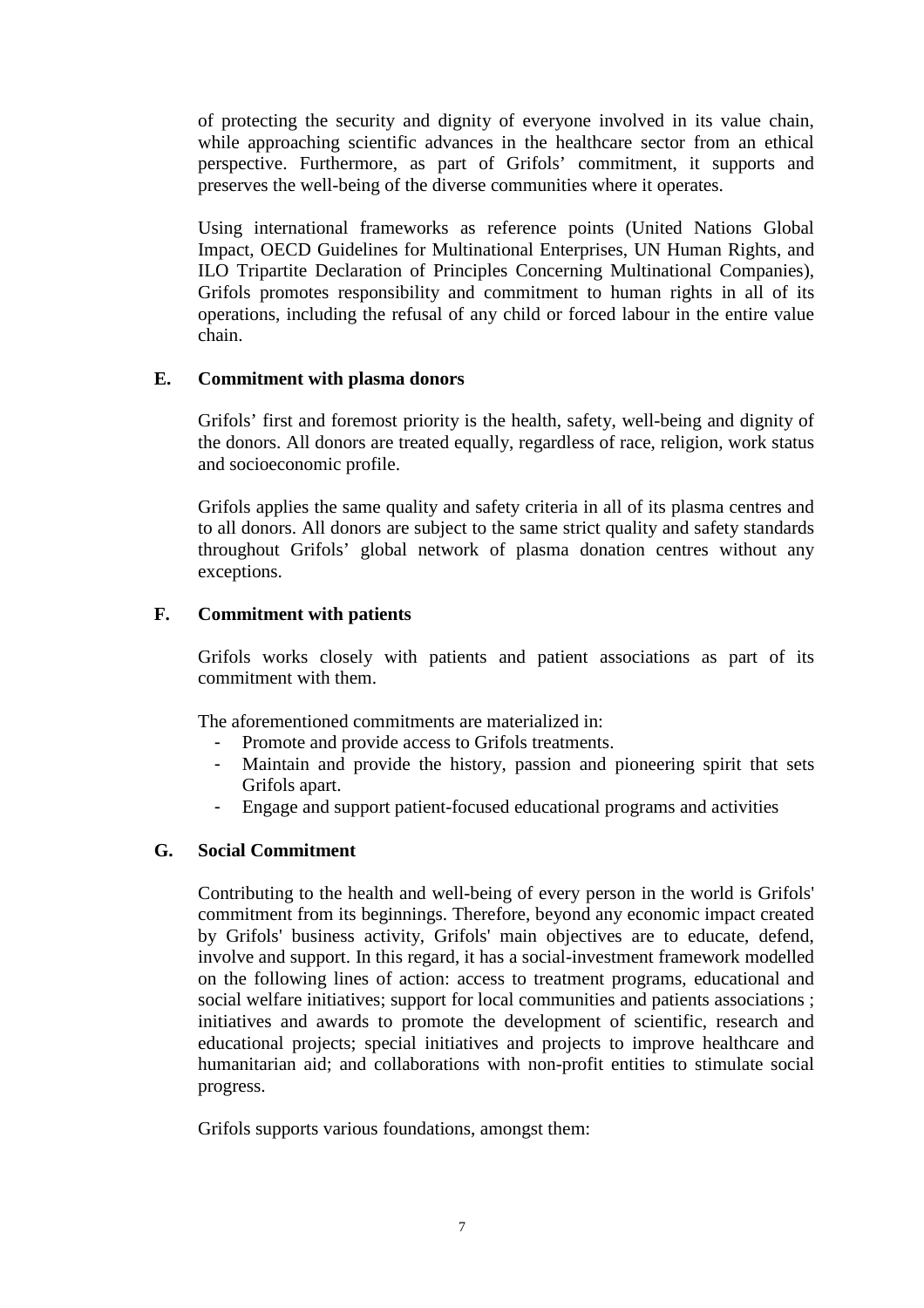• **Victor Grifols i Lucas**: the mission of the Víctor Grifols i Lucas Foundation, created in 1998, is the promotion of bioethics through a dialogue between specialists from different areas of knowledge. The Foundation seeks to promote ethical attitudes in organizations, companies and individuals active in the field of human health. To achieve this, it offers a discussion platform that provides a forum to exchange ideas about the ethics of life.

To carry out its mission, the foundation has the following objectives:

- 1. To promote research in specific areas of bioethics by awarding grants and prizes.
- 2. To organize conferences, seminars and workshops to raise awareness of and explore ethical issues which are constantly being encountered in the life and medical sciences.
- 3. Produce publications to divulge the foundation's work, as well as other documents related to bioethics.
- 4. To work with organizations, universities and other educational institutions in order to conduct research and produce publications that contribute to the deeper understanding of the ethics of life.
- **Fundación Probitas**: The Probitas Foundation, founded in 2008, contributes to the improvement of medical care in areas with limited resources or knowledge by providing aid in healthcare matters in which Grifols has knowledge.

The Probitas Foundation has set out the following strategic lines of action:

- 1. To reinforce medical services and empower the population in vulnerable regions, by installing equipment and infrastructures for the diagnosis and treatment of diseases.
- 2. To encourage the participation and training of the personnel of each project in order to create capacity-building at a local level so that the people benefitting from the training will also be responsible for the health services of their community.
- 3. To promote integral health programmes such as access to drinking water, sanitation and food security in the vulnerable areas where the Foundation is already present.
- 4. To reinforce the blood banks in the health centres and hospitals of the most disadvantaged areas.
- 5. To take action in exceptional situations such as catastrophes or humanitarian crises of either human or natural origin.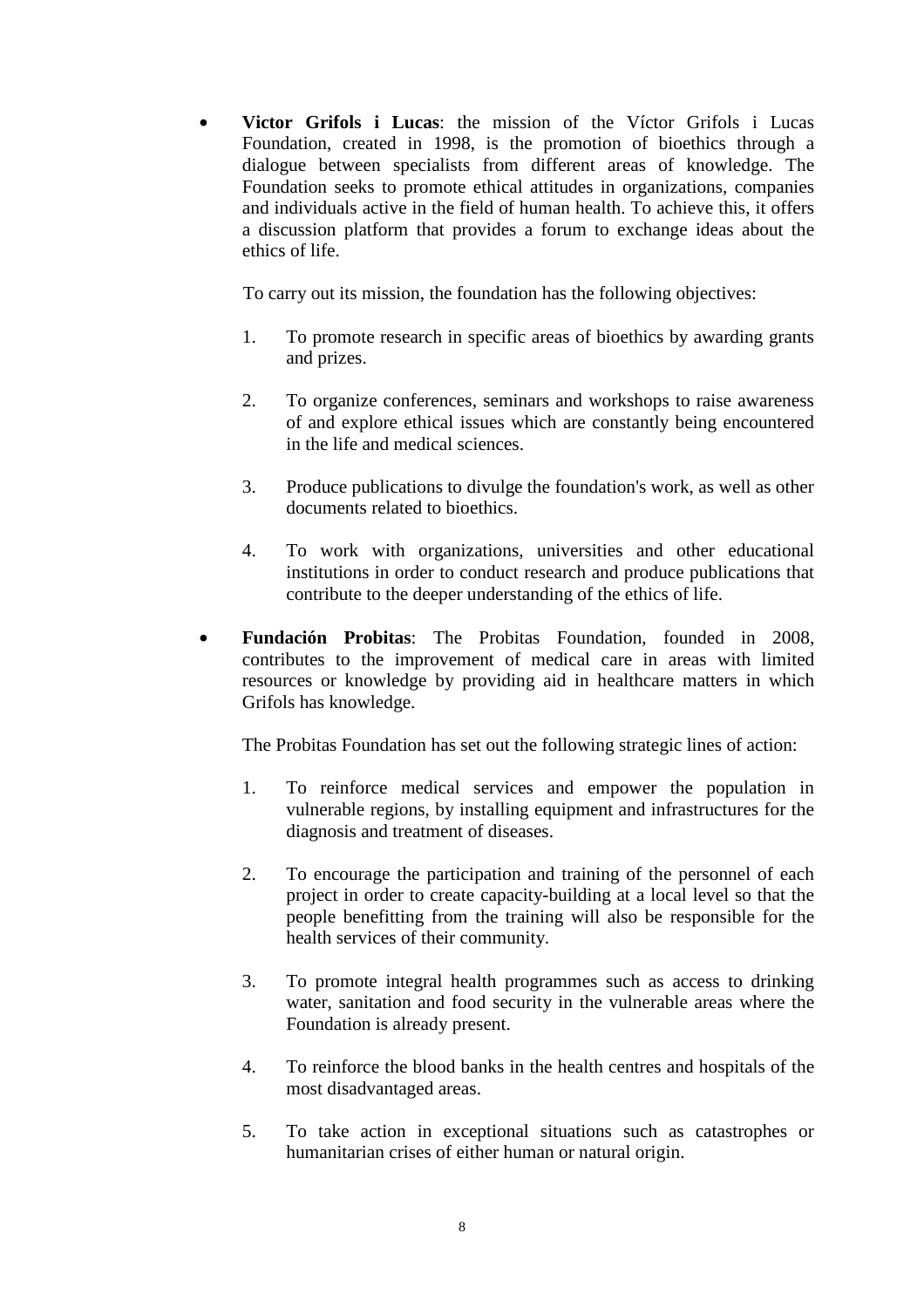- 6. To give support to other entities which share the same objectives and values in order to reinforce and improve the structures of health centres and/or hospitals in the world's most disadvantaged regions.
- 7. To encourage interventions related to health in vulnerable collectives in developed countries with Grifols' *expertise.*
- **José Antonio Grifols Lucas Foundation**. The mission of the José Antonio Grifols Lucas Foundation, in the United States, is to support educational and health programs to improve the wellbeing of communities and the social environment of more than one million people who donate their plasma at Grifols' donation centres. The Foundation, which was created in 2008 in honour of Dr. J.A. Grifols, inventor of the plasmapheresis technique, recognizes the invaluable support of our plasma donor population who, through the donation of plasma and the products made from it, empower our mission to save lives.

As a result of Grifols' commitment with society, the organization has founded the Grifols Academies in Spain and in the United States.

- **The Grifols Academy Professional Development**. The Academy focuses on providing training and career development to employees. It aims to communicate Grifols' corporate culture, as well as the way of understanding and conducting business. Training is organized in three areas: scientific and technical knowledge, development of skills and corporate culture, and knowledge of Grifols.
- **The Grifols Plasmapheresis Academy in the United States**. The Academy offers advanced training on: all plasmapheresis procedures, the collection, analysis and control of plasma, the preparation of medical hemoderivatives, and ethical and quality knowledge focused on human health. Through the Grifols Plasmapheresis Academy, the group aims to transmit its knowledge, to standardize work procedures and to retain top talent, in addition to extending its corporate culture in those companies located in the United States.
- **The Grifols Immunohematology Academy**: offers educational programs on transfusion medicine to professionals globally. Its goal is to contribute to advancement of knowledge in this field in order to provide better patient care.

#### **H. Monitoring regulations and preventing unlawful conducts**

### **a. Code of Conduct**

Grifols' Code of Conduct, which was approved by the Company's Board of Directors, with the support of the Audit Committee, on 26 October 2012, aims to establish the general guidelines which must govern the conduct of Grifols and all its employees in the performance of their duties and in their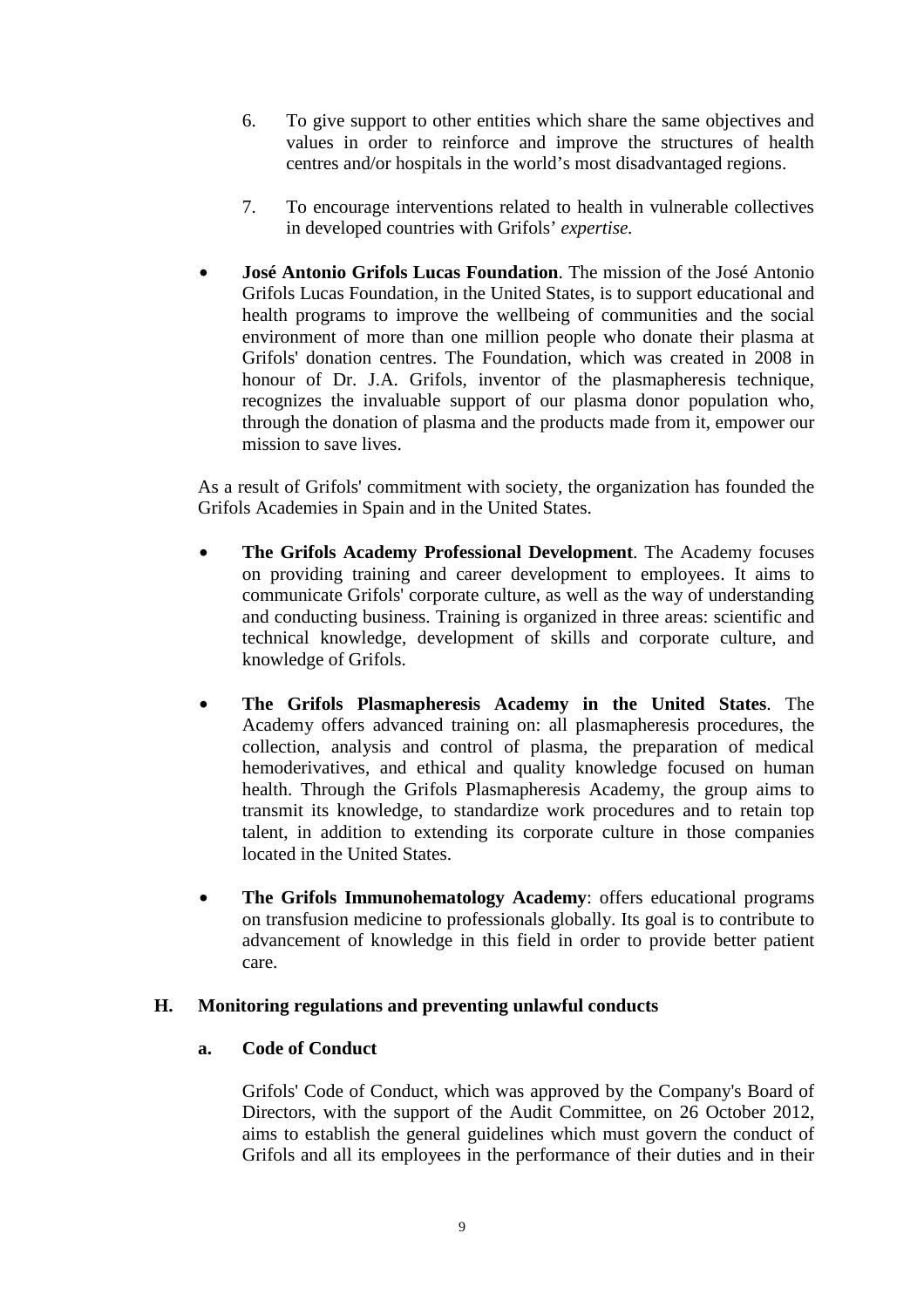professional relations, acting in accordance with the laws of each country where the each of the Group's companies operates.

Grifols' Code of Conduct may be found on the Company's website.

https://www.grifols.com/documents/51507592/1023105310/code-ofconduct.pdf/2e569a7b-3ab7-48cc-97d1 ec14fe168752

#### **b. Code of Ethics for the executives and directors**

Since its inception in 1909, Grifols has always been ruled by an unwritten philosophy or spirit of ethics that places the safety and efficacy of its products as its foremost priority. Grifols has never given priority in its decisions to economic criteria but rather to producing and distributing the highest quality products for the patients, consumers and healthcare providers it serves.

With the goal of never losing or compromising its corporate philosophy, a Code of Ethics has been drafted to govern employees and others working for Grifols. This Code must be viewed as a general framework of basic principles only and not limiting in any way, since it is not possible to develop, in writing, all the ethical criteria that must rule the activities of Grifols.

While the Code should govern the behaviour of all employees of Grifols, it is specifically subscribed by certain individuals whose decisions have more of a direct effect on the activities of Grifols, that is, the administrative bodies and executives of the Group's companies.

## **c. Grifols Ethics Helpline**

Grifols Ethics Helpline is a reporting system enabled by Grifols by phone or over the Internet, which enables Grifols employees and third parties to confidentially and anonymously raise concerns about ethical issues and report any ethical misconduct or potential breach of applicable laws, rules and regulations, or Grifols policies or procedures, without fear of retaliation.

All reported allegations are dealt with in accordance with the standard operative procedure established to guarantee that they are thoroughly and appropriately investigated and to determine that no further action is required. To ensure the proper functioning of this process, Grifols appointed an Ombudsperson.

#### **d. Anti-Corruption Policy**

The Anti-corruption policy provides guidance to the directors, employees and governing bodies of Grifols and its affiliates around the world, as well as to third parties, setting out the appropriate standards of conduct for interaction with government officials and other identified private individuals. Furthermore, this policy includes prohibitions against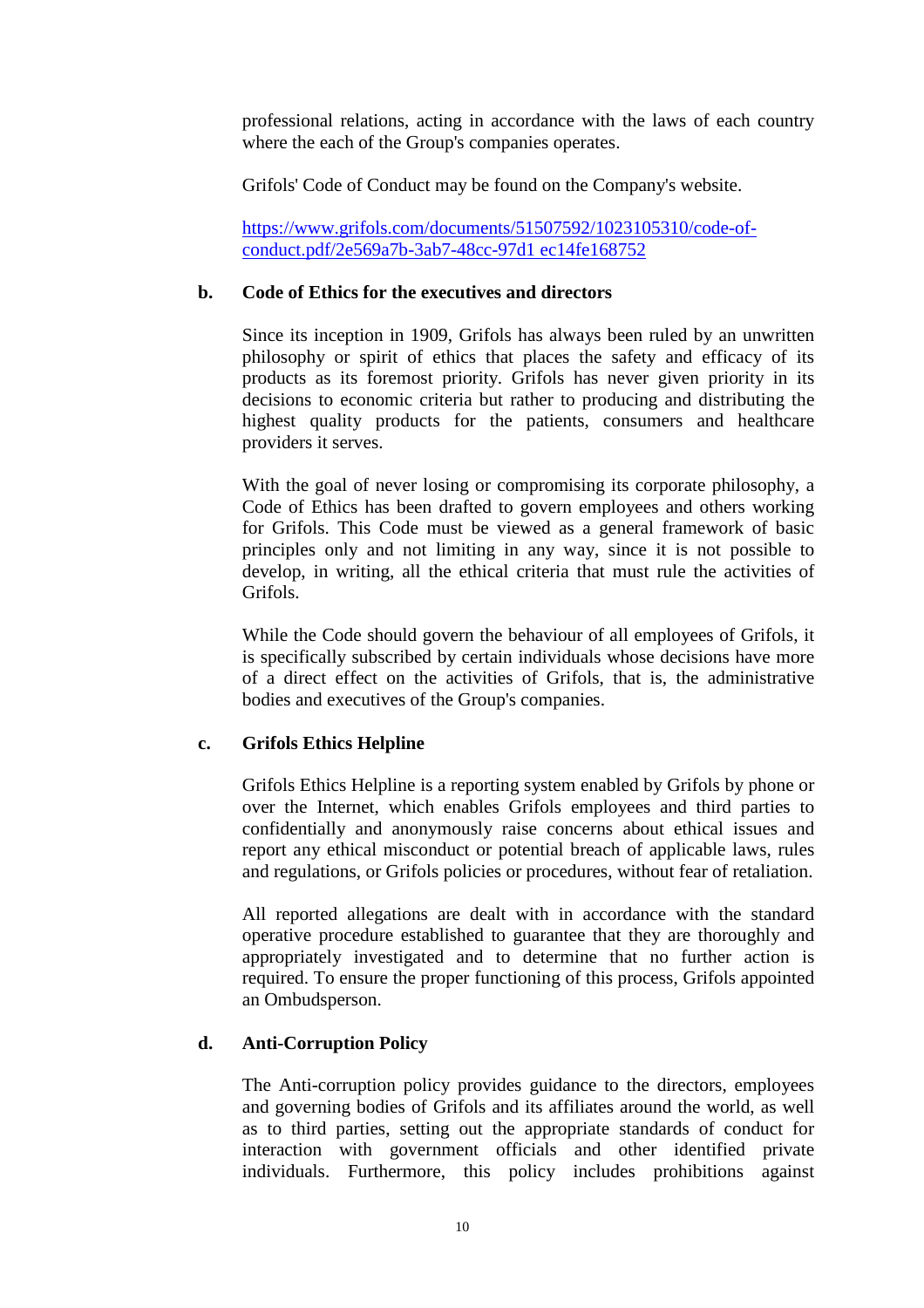solicitation and acceptance of bribes by members of Grifols and third parties.

To guarantee compliance with anti-corruption policies and procedures, Grifols regularly carries out training sessions for its current employees and new joiners. Additionally, those employees who, because of their duties in Grifols interact more often with civil servants or carry out duties that are in general related to the commercialization of Grifols' products or services, receive additional and enhanced training.

Grifols' Anti-Corruption Policy may be found on the Company's website.

https://www.grifols.com/documents/51507592/51526521/anti-corruptionpolicy-en.pdf/8281324c-64cc-48e4-8350-bcaf79cbd2fe

#### **e. Crime Prevention policy and Crime Risk Management System.**

Grifols has a Crime Prevention Policy, which aims to reinforce Grifols' unequivocal rejection of the commission of crimes, offences or any other type of unethical behaviour and its steadfast determination to prevent and combat these actions. This policy is developed through the implementation of a program called the Crime Risk Management System (CRMS), whose objective is to guarantee, before public administrations, judicial and administrative bodies and third parties, that Grifols effectively complies with its duties of supervision, monitoring and control over its board of directors, members of management, employees and other dependent individuals or entities, by establishing suitable measures to prevent crimes or significantly reduce the risk of their commission.

The CRMS is subject to the review of an independent expert, with the objective of determining the existence of a crime prevention system according to the provisions established in the regulations in force, and confirming that it includes adequate and effective control measures, both in terms of its design and operational effectiveness, to prevent and detect crimes.

Grifols' Crime Prevention Policy may be found on the Company's website.

https://www.grifols.com/en/corporate-policies

#### **f. Money laundering**

Grifols has mechanisms, procedures and policies in place to prevent money laundering and respond to any possible breaches detected in the course of the Company's operations.

- Prevention: The Code of Ethics and the Code of Conduct establish measures to prevent money laundering, serving as a guiding principle for the entire organization and its employees.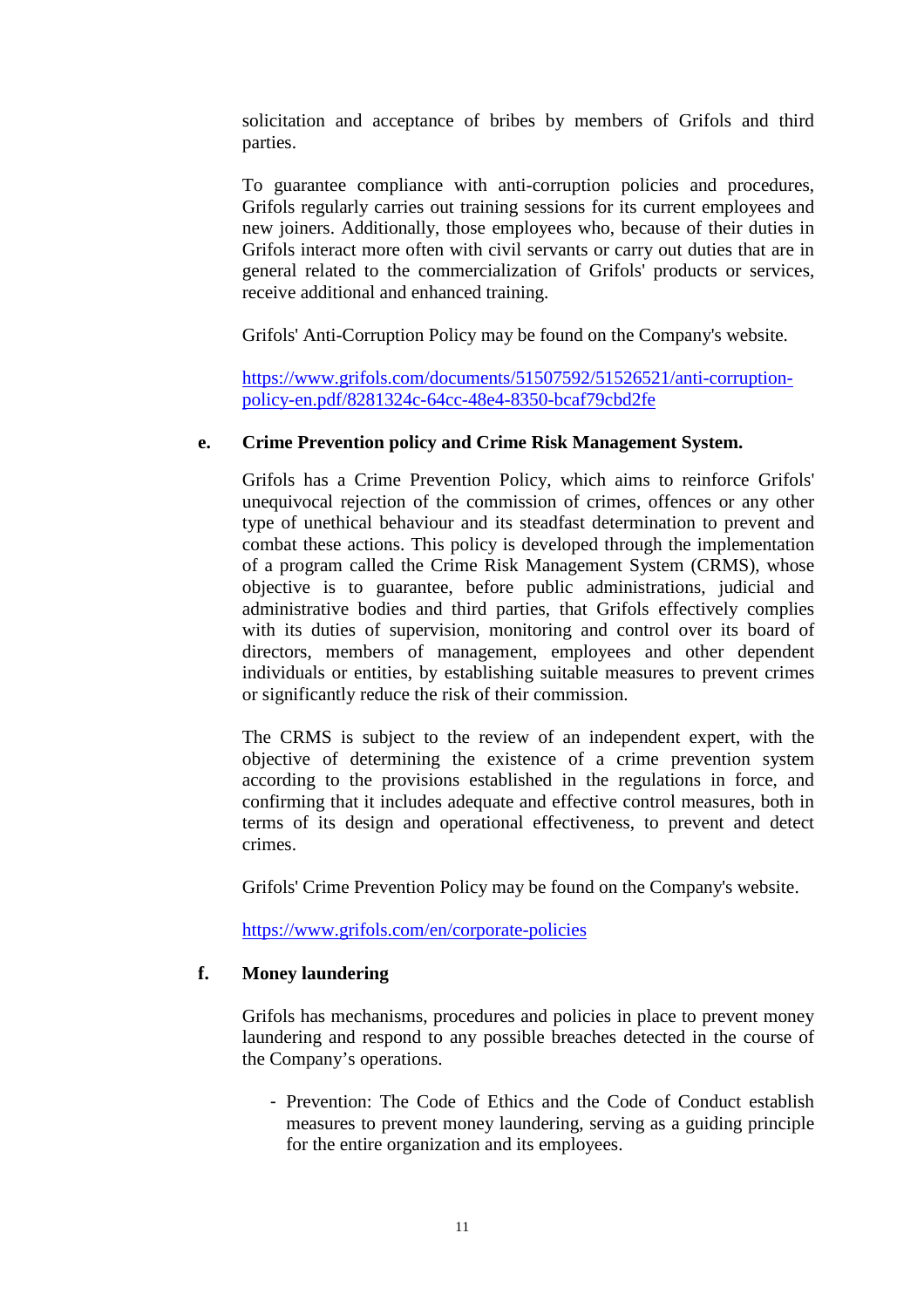- Detection: The regular reviews carried out by CRMS include concrete actions to detect the risk of money laundering. The Company also has a channel of communication open to employees and third parties to anonymously report any concerns of possible ethical misconduct (Grifols Ethics Helpline).
- Reaction and Response: Grifols has a reaction and response protocol, as well as a sanctions system, to address any claims of unethical behavior or irregularities using all means possible, and if necessary, take corrective actions to prevent them from happening in the future.

#### **g. Transparency**

Industry interactions with the medical profession have a profound and positive influence on the quality of patient treatment and on the value of research. As primary providers of healthcare services, both healthcare professionals and healthcare organizations, offer us unique, independent insights and expert knowledge on patients' behaviour and management of disease. The capacity of gaining access to this expertise plays a critical role in informing and guiding industry efforts to improve the quality of patient care and treatment options. And that is why both healthcare professionals and healthcare organizations should be fairly compensated for their input and for the services they provide to the industry.

Industry interactions with healthcare professionals and healthcare organizations should not only be conducted with integrity but should also be transparent. We therefore fully support and have voluntarily adopted the practices reflected in the new EFPIA Code, and will continue to support any other country codes of conduct which promulgates transparency reporting.

The information related to the legal requirements of transparency can be accessed through the Company's corporate website.

https://www.grifols.com/en/ethics-and-compliance

#### **h. Communication and contact with shareholders and institutional investors**

The Policy for communication and contact with shareholders and institutional investors is based on the following general principles, which shall be applied to the information and communications of Grifols:

- Principles of transparency, veracity, equality, symmetry and importance in the distribution of information.
- Equality in the treatment of all shareholders and financial market participants concerning the acknowledgment and exercise of their rights, as long as they have the same position and they are not affected by conflicts of interest.